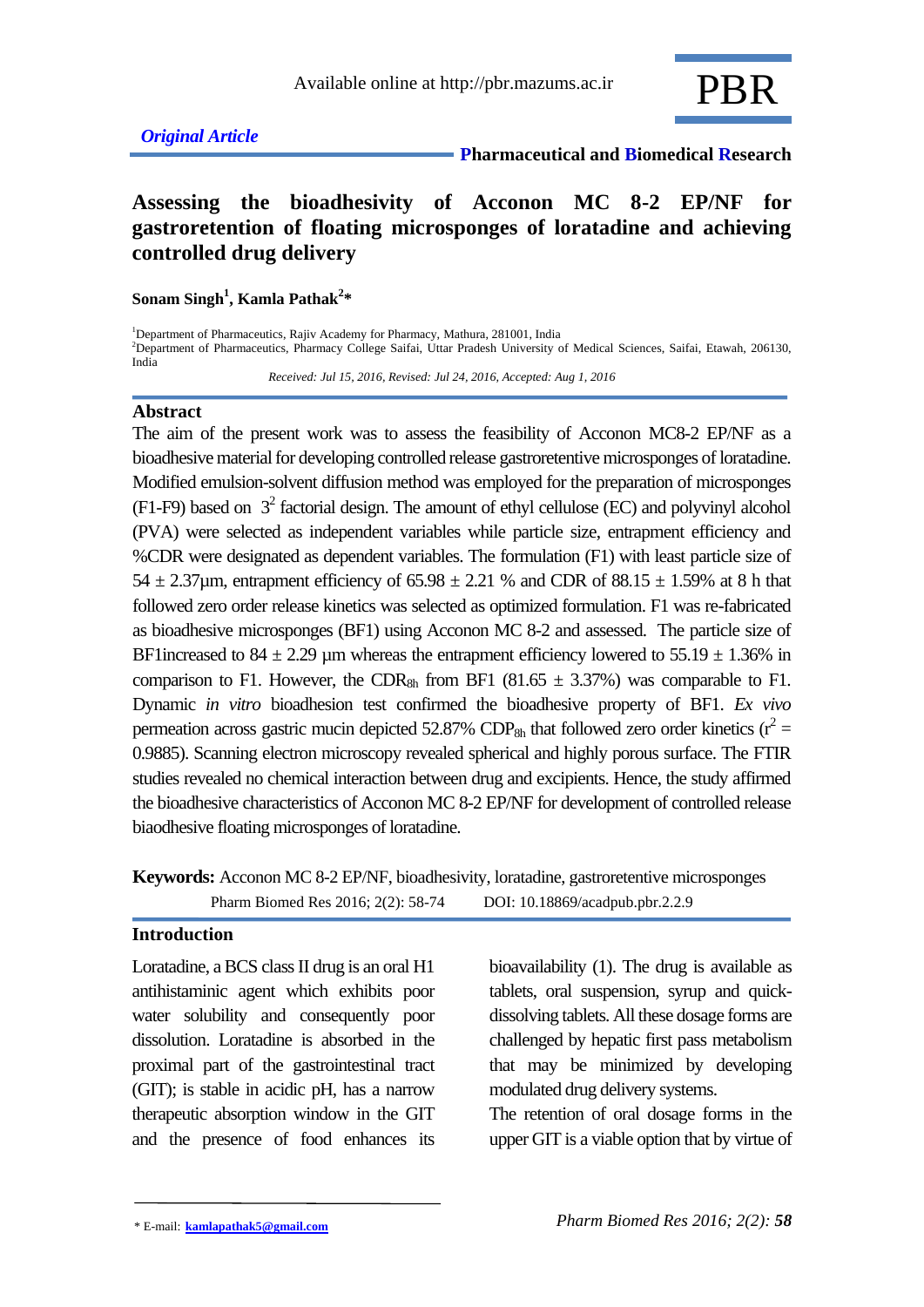its ability to prolong contact time of dosage form with GI mucosa leads to higher bioavailability and hence therapeutic efficacy (2). Research inputs on gastroretentive systems of loratadine can be found in literature as floating tablets (3-5). Primarily these systems rely on sufficient swelling of the tablet to retard its expulsion from gastric cavity that present the potential hazard of permanent retention in the stomach and could be life-threatening upon multiple administrations (6). In contrast, multiple unit particulate dosage forms present the advantage of uniform passage through the GIT to avoid the vagaries of gastric emptying and provide an adjustable release, thereby, reducing the inter-subject variability in absorption and risk of local irritation. The multiparticulate gastroretentive dosage forms explored include oil entrapped floating microbeads (7) but are amenable to oil leakage on long term storage. The floating ability of microsponges devoid of lag time has been proven by our research group (8). Thus microsponges inclusive of their intrinsic advantages were selected as the novel gastroretentive floating drug delivery system for loratadine.

Although significant advances have been made in both floating and bioadhesive systems, there are still many challenges. First, the floating systems are unable to completely release the drug at the intended site. Second, gastric emptying may reduce the buoyancy of the floating systems in the stomach. Third, the turnover of the gastric mucosa and gastric emptying reduces the adhesive force of bioadhesive systems. A dual working system has the potential to

overcome the drawbacks associated with bioadhesive and floating systems individually and would have a significant effect on improving the therapeutic outcomes (9). Here, the dosage form will float when gastric fluid is sufficiently present in stomach and when it empties buoyancy will be impeded and at that time bioadhesion will facilitate gastroretention. Thus, the aim of the present work was to formulate loratadine microsponges using bioadhesive- floating dual approach for gastroretention and enhance bioavailability.

## **Materials and methods**

### *Materials*

Loratadine was kind gift sample from Arti Pharmaceuticals, Surat, India. EC was procured from Ray Chemicals (P) Ltd., Bangalore, India, PVA from Himedia, New Delhi, India and dichloromethane was purchased from S.D. Fine Chemicals Ltd., Mumbai, India. Acconon MC 8-2 EP/NF was procured from ABITEC Corporation, Janesville, Wisconsin, USA.

### *In vitro adsorption*

Excess amount of loratadine (10 mg) was dispersed in 50 mL of double distilled water containing 10 fold weight of ethyl cellulose. The dispersion was stirred at 100 rpm and  $30 \pm 2^{\circ}$ C for 8 h. Samples were withdrawn at regular intervals of an hour, filtered, diluted appropriately and assayed spectrophotometrically (Shimadzu, Pharmaspec 1700, Tokyo, Japan) at 276 nm. A graph was plotted between the % drug adsorbed versus time. Paired student t-test was applied to determine the optimum stirring time.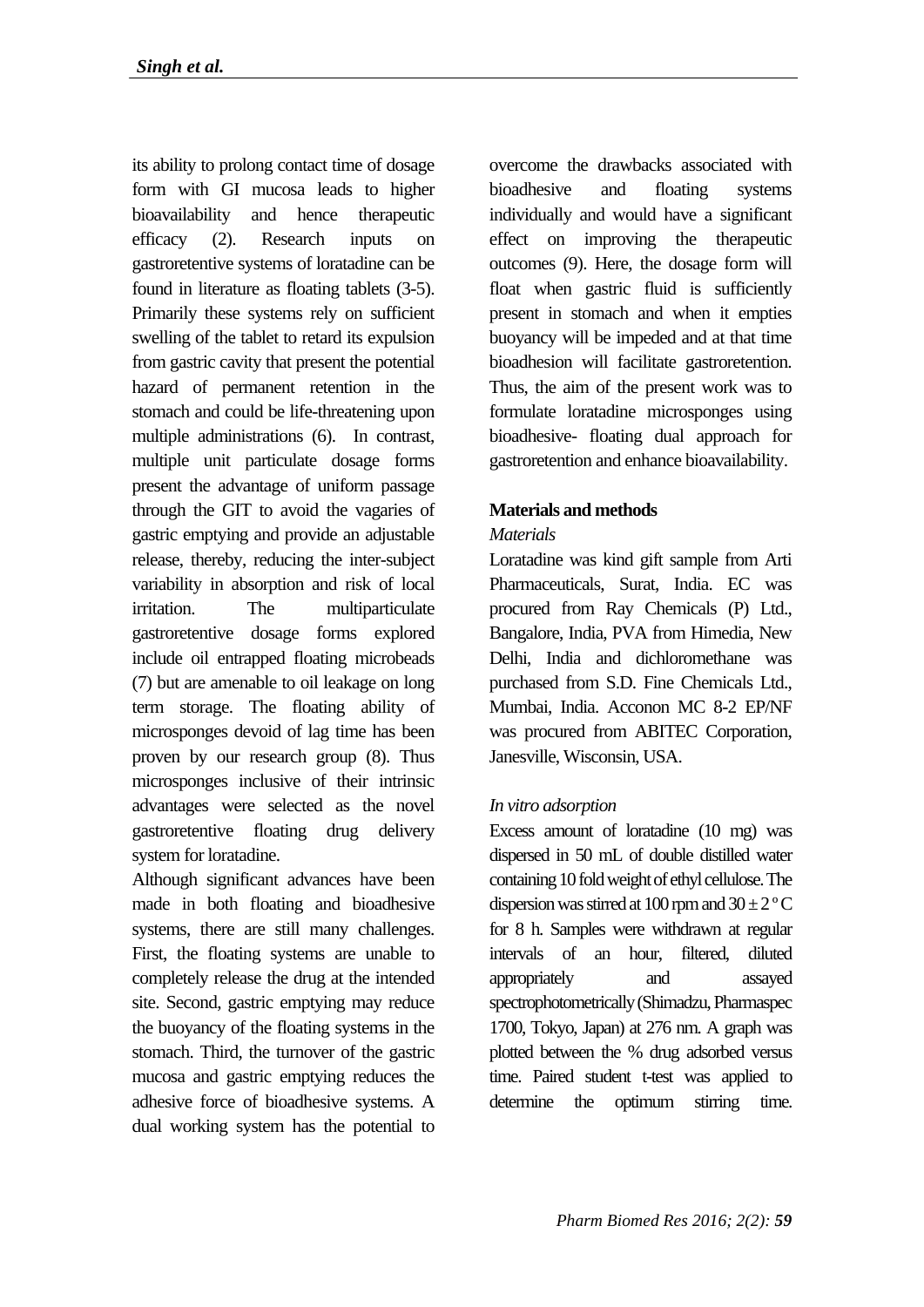*Bioadhesive floating microsponges of loratadine*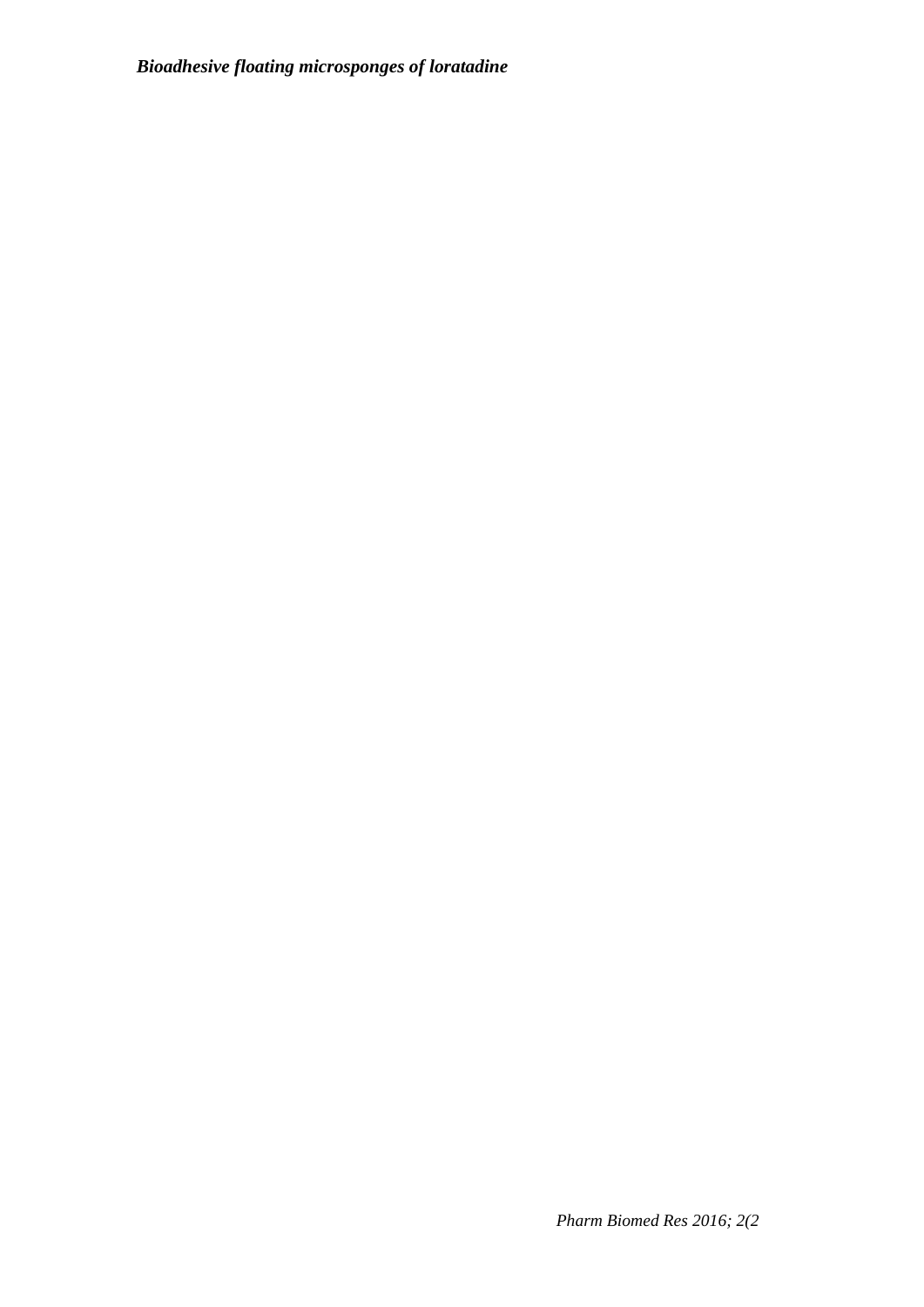The dependent variables were the particle size, entrapment efficiency and % $CDR_{8h}$ . A total of nine formulations (F1-F9) were prepared and assessed individually for the responses.

### *Evaluation*

## *Yield and particle size*

The yield of the microsponges was determined using following equation:

#### $Yield(%) =$ Practical weight of microsponges - *X*100 Theoretical weight of polymer+drug (Eq. 1)

The particle size of microsponges was determined by optical microscopy. The sample was mounted on a slide and placed on the mechanical stage. Each determination was carried out on a minimum of 300 particles.

### *Entrapment efficiency*

Accurately weighed amount of microsponges were crushed and 10 mg of powder was dispersed in 5mL of 0.1 N HCl and heated for 10 min at 60  $\pm$  5 °C followed by vortexing and filtration. The filtrate was diluted appropriately with phosphate buffer, pH 4.5 and analyzed spectrophotometrically. The entrapment efficiency was calculated by eq 2:

Entrapment efficiency  $(\%) =$ Practically entrapped drug amount  $X100$ Total amount of drug+excipients (Eq. 2)

## *In vitro drug release*

The release of drug from microsponges was determined by modified Rosette Rice apparatus (8). An accurately weighed amount of microsponges equivalent to 10 mg of drug was placed in modified beaker containing 70 mL of phosphate buffer, pH 4.5 containing 2% w/v tween 80 maintained at  $37 \pm 0.5^{\circ}$ C and 75 rpm. Samples of 2 mL were withdrawn at every hour till 8 h and replaced with fresh medium. The samples were diluted appropriately and assayed.

### *Statistical analysis*

The effect of formulation variables on the response variables were statistically evaluated by Design-Expert® version 9.0.5.1 (Stat-Ease, Inc.). The optimized formulation was selected on the basis of minimum particle size, high entrapment efficiency, maximum *in vitro* cumulative drug release in 8 h and with good desirability factor.

# *Preparation and evaluation of bioadhesive microsponges*

The optimized formulation (F1) was reformulated using Ac as polymeric surfactant with concentration 1% v/v. The formulation requirements were similar to that of F1 except that the level of ethyl cellulose was changed to 80 mg to get BF1. The bioadhesive microsponges prepared were assessed for the designated response and below detailed parameters.

### *Dynamic in vitro bioadhesion*

The test was performed to evaluate the bioadhesive property of microsponges in reference to the uncoated microsponges. For the purpose, a lab fabricated device (Fig. 1) as described by our research team was used (11). Briefly, two stainless steel plates (9.5  $\times$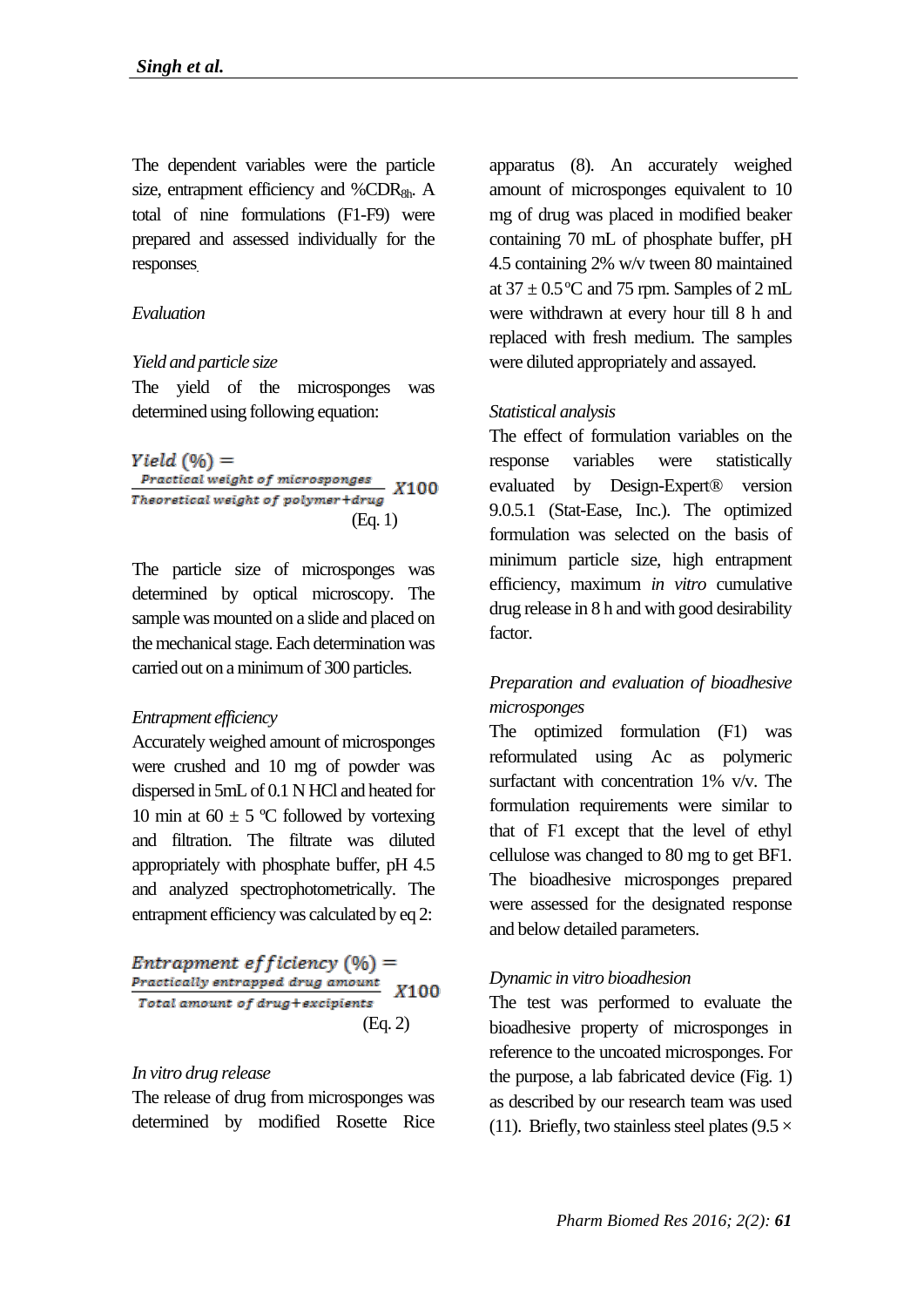

**Figure 1** Diagrammatic representation of dynamic in vitro bioadhesion test assembly

 $6.0 \text{ cm}^2$ ) were hinged together: a manually movable plate (A) and base plate (B) supported on spring fixed on a wooden plank. At the hinged position of plates, a vibrating DC motor (D/V 5.9 RF 300C-114400) driven by a battery (9V), with a current of 2.54 mA, was placed. A rheostat was used in the circuit to provide a frequency of 3-5 cycles/min to simulate peristaltic movement in stomach. The base plank was attached to another vertical wooden plank. On the vertical plank, bolts were drilled at 0, 30, 45, 60, 75, 90, 120 and 180<sup>0</sup>. The goat stomach mucosa (8.5 $\times$ 5.5 cm<sup>2</sup>) was mounted on the movable plate A that was made to move through variable angles for the experiment. Forty microsponges of BF1 were hydrated in phosphate buffer, pH 4.5 for 30 min and placed over the mucosa, resting at  $0^0$ . Plate A was made to move at  $30^0$  and allowed to vibrate for 3 min. The movement of the microsponges was carefully observed and recorded. The plate was then moved to 45,

60, 75 and  $90^{\circ}$  and the experiment repeated. The dynamic in vitro bioadhesion test was also performed for F1.

### *Ex-vivo permeation*

The *ex vivo* permeation of bioadhesive microsponges through gastric mucin was studied using modified vertical Franz diffusion. The freshly excised abomasum part of goat stomach was procured from the local slaughter house. Gastric mucin was scrapped off carefully by blunt end of spatula. The mucin sample was purified with repeated changes of distilled water and the centrifuged at 2000 rpm for 10 min. The obtained gelatinous mass (500 mg) was reconstituted with10 mL of phosphate buffer, pH 4.5 and mixed to produce gel. The reconstituted gastric mucin (1.25 mL) was placed over the dialysis membrane (MW 10-20 kDa) followed by another layer of dialysis membrane placed over it, so as that mucin was sandwiched between the two membranes. The assembly was mounted on the receptor compartment  $(0.785 \text{ cm}^2)$  of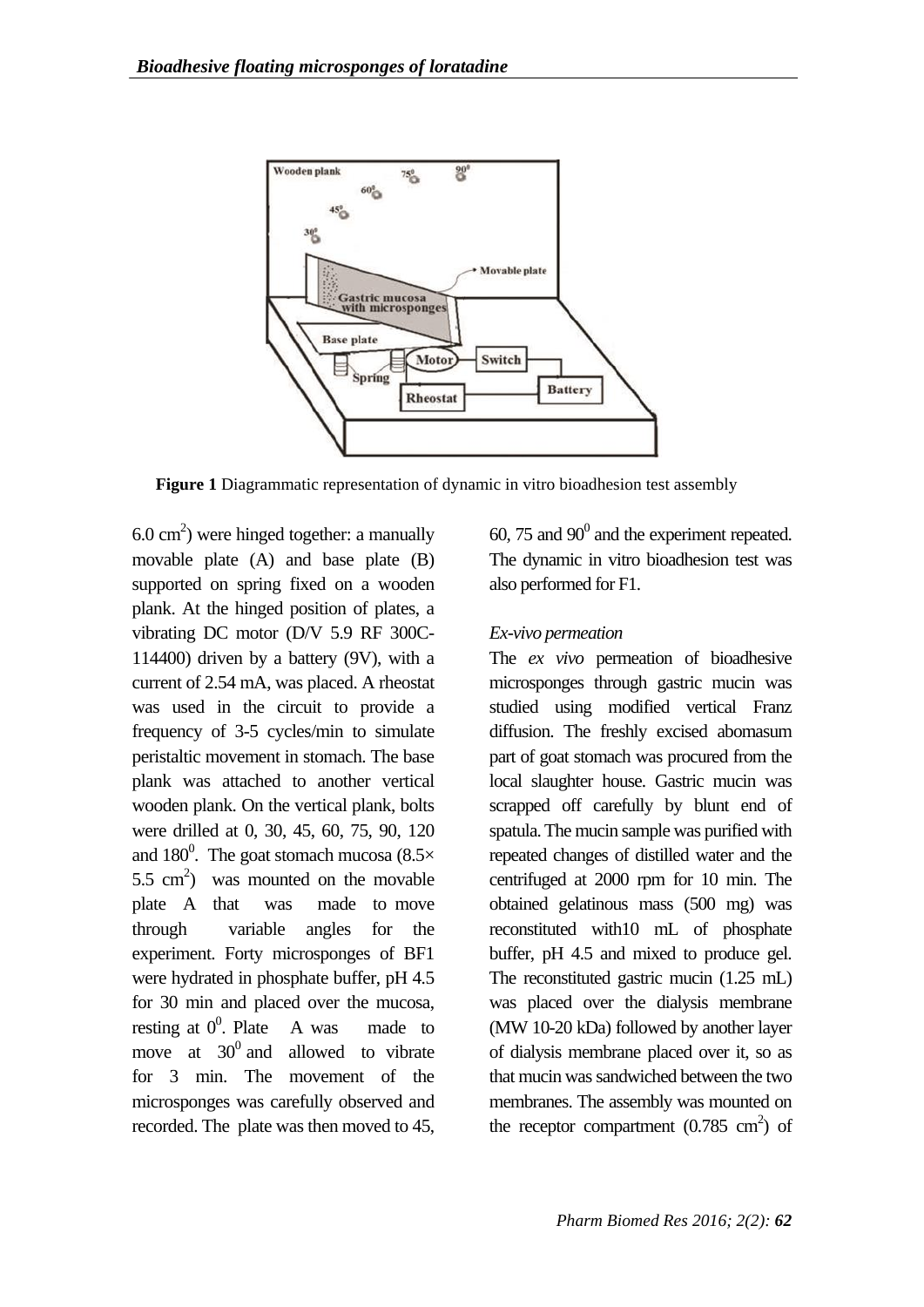the diffusion cell. The receptor compartment was filled with 10 mL of phosphate buffer, pH 4.5. Bioadhesive microsponges (BF1) equivalent to 10 mg of drug were placed in the donor compartment and hydrated with phosphate buffer, pH 4.5. The assembly was maintained at 37 ºC and 2 mL sample was withdrawn from receptor compartment at hourly intervals till 8 h, replaced with equal volume of phosphate buffer and assayed spectrophotometrically at 275 nm.

### *Scanning electron microscopy*

The morphology and appearance of drug, F1 and BF1 formulations were examined by scanning electron microscope. The prepared microsponges were mounted on the aluminium stub and coated with pure gold by Sputter coater (Polaron-SC7640, England, UK) under vacuum. The coated samples were then examined using scanning electron microscope (Carl Zeiss Evo 40, Cambridge, UK) operating at 20 kV. Images were taken at different magnifications.

### *Interaction assessment*

The drug-excipient interaction studies were carried out using Fourier Transform Infrared Spectrophotometer (Shimadzu, Japan). Infra red spectra of pure drug, physical mixture of drug and excipients, optimized formulation and bioadhesive formulation were recorded in the region 4000 to 500  $\text{cm}^{\text{-}1}$ .

## **Results**

### *In vitro adsorption*

The *in vitro* adsorption of loratadine on ethyl cellulose was found to be 72.33% in 8 h. The in vitro adsorption profile (Fig. 2a) was biphasic in nature. EC showed rapid adsorption initially that slowed down after 4 h due to limited availability of adsorption sites and consequently an insignificant difference  $(p > 0.05)$  was recorded between 4 and 5 h. Therefore, a stirring time of 4 h was selected for fabricating microsponges.

## *Equilibrium solubility*

The solubility of loratadine (0.0049 mg/mL) was increased inconsiderably by 1.59 fold in



**Fig. 2** (a) *In vitro* adsorption profile of loratadine on ethyl cellulose; (b) Bar chart representing equilibrium solubility of loratadine in the presence of various excipients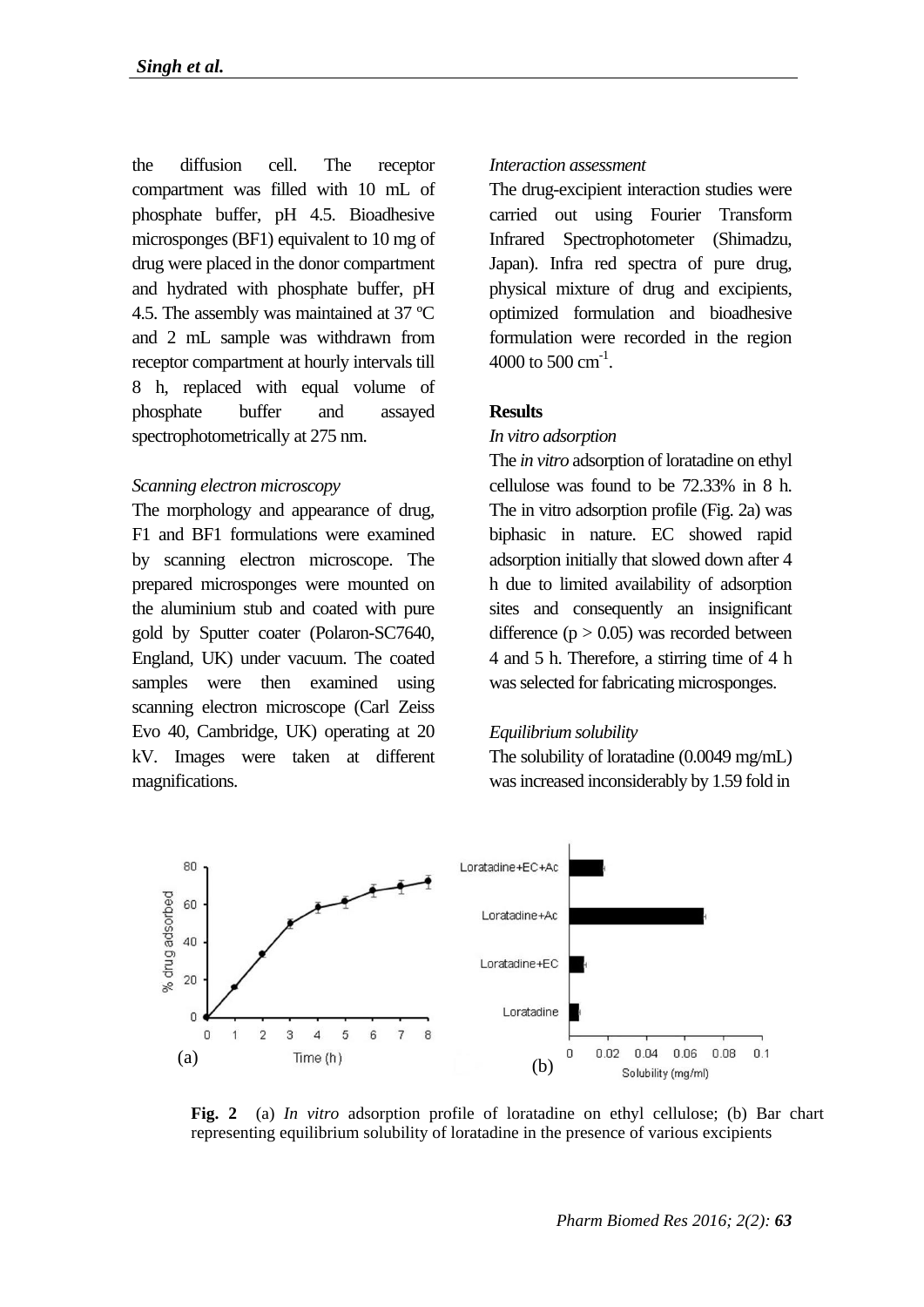the presence of EC (Fig. 2b). However, in the presence of both, EC and Ac the solubility of loratadine attained an intermediate value of 3.57 fold due to the counteracting effect of the hydrophobic microenvironment of EC.

#### *Loratadine microsponges*

The emulsion solvent diffusion method was modified with respect to the process variables such as stirrer type (magnetic stirrer), speed (400 rpm), temperature (30  $\pm$  5 °C), stirring time (4 h) and the volume of internal phase (using 5 mL instead of 20 mL). Physically the microsponges were translucent spherical free flowing particles.

### *Evaluation of microsponges*

### *Yield*

The yield of microsponges varied between 42.33 and 90.23% (Table 2). The yield was affected both by amount of EC as well as by concentration of PVA. As the concentration of PVA was increased from 5 to 7.5% w/v, the yield increased. Furthermore, for a given concentration of PVA, on increasing the level of EC, the yield increased. Thus F1 exhibited minimum yield (42.33%) because it was fabricated using lower level(s) of both EC and PVA and maximum yield (90.23%) was observed for F6 made with higher levels of EC and intermediate level of PVA. However, practical yield was less than the theoretical yield due to the loss of product due to the formation of some agglomerates and partial adherence of EC the container walls as a result of viscous nature of the slurry. A minor fraction of EC droplets aggregated and got precipitated as film around the magnetic bead

or on the surface of aqueous phase affecting the yield.

## *Particle size*

The average particle size of the formulations ranged from  $54 \pm 2.37$  μm to  $110 \pm 1.77$  μm (Table 2). On increasing the concentration of PVA from 5 to 7.5% w/v, the emulsion droplets got stabilized. The largest particle size (110  $\pm$  1.77 µm) was observed at high level of EC and PVA for F9 formulation while the least particle size  $(54 \pm 2.37 \text{ }\mu\text{m})$ was noticed at low level of EC and PVA for F1.

### *Entrapment efficiency*

As observed in Table 2, varying the level of PVA did not affect the entrapment efficiency considerably. At the highest concentration of PVA (10% w/v), slight enhancement in entrapment was facilitated. On the other hand, for a given level of PVA, increasing the concentration of EC the entrapment efficiency decreased. Formulation F6 showed least entrapment efficiency  $(53.75 \pm$ 1.29) while highest  $(73.00 \pm 1.62)$  was displayed by F7.

## *In vitro drug release*

The results of the in vitro release experiment (Table 2) reported a decrease in the drug release with increasing amount of PVA (88.15% to 66.75% for F1-F9). Consequently, highest CDR (88.15%) was observed for the formulation F1at lowest level of both EC and PVA, while the lowest CDR (66.75%) at highest level of both ethyl cellulose and PVA was found for F9 (Fig. 3).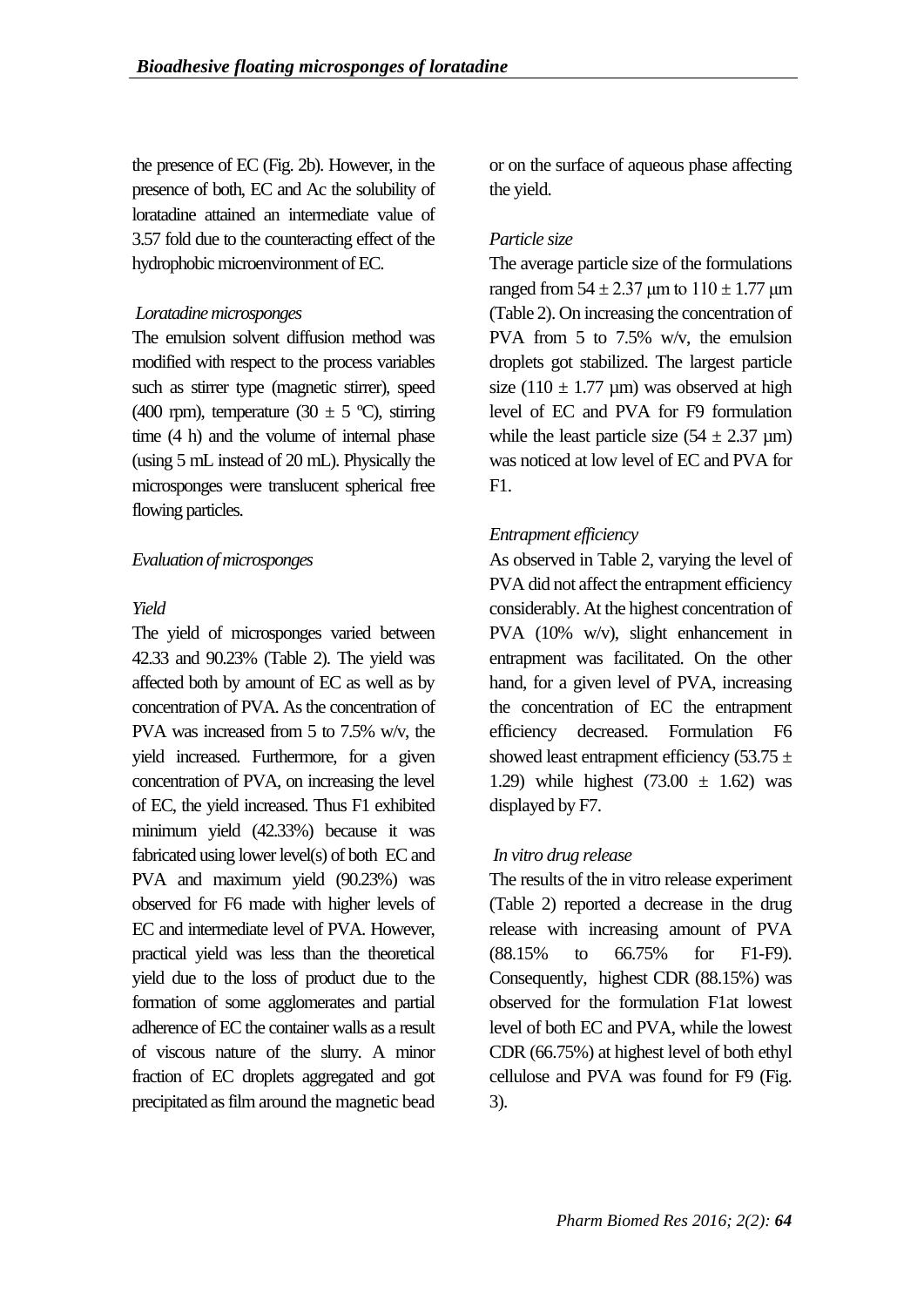| Code           | Yield | Particle size  | Entrapment         | $%$ CDR <sub>8h</sub> | Desirability |
|----------------|-------|----------------|--------------------|-----------------------|--------------|
|                | (% )  | $(\mu m)$      | efficiency $(\% )$ |                       | Factor       |
| F1             | 42.33 | $54 \pm 2.37$  | $65.98 \pm 2.21$   | $88.15 \pm 1.59$      | 0.872        |
| F2             | 59.33 | $70 \pm 1.81$  | $60.77 \pm 1.72$   | $80.93 \pm 0.12$      | 0.570        |
| F <sub>3</sub> | 74.33 | $78 \pm 1.65$  | $58.61 \pm 2.54$   | $73.84 \pm 0.69$      | 0.398        |
| F <sub>4</sub> | 50.88 | $66 \pm 1.83$  | $65.08 \pm 0.92$   | $85.13 \pm 1.19$      | 0.732        |
| F <sub>5</sub> | 62.00 | $68 \pm 2.06$  | $56.09 \pm 3.14$   | $81.64 \pm 2.16$      | 0.361        |
| F <sub>6</sub> | 90.23 | $74 \pm 1.60$  | $53.75 \pm 1.29$   | $70.48 \pm 1.85$      | 0.064        |
| F7             | 50.22 | $68 \pm 1.74$  | $73.00 \pm 1.62$   | $76.11 \pm 1.24$      | 0.752        |
| F <sub>8</sub> | 56.44 | $72 \pm 1.60$  | $63.11 \pm 2.77$   | $72.54 \pm 2.19$      | 0.416        |
| F <sub>9</sub> | 80.66 | $110 \pm 1.77$ | $59.42 \pm 3.38$   | $66.75 \pm 2.43$      | 0.010        |

**Table 2** Evaluation parameters of loratadine microsponges



**Figure 3** *In vitro* release profiles of F1-F9 in phosphate buffer, pH 4.5 using Rosette Rice apparatus.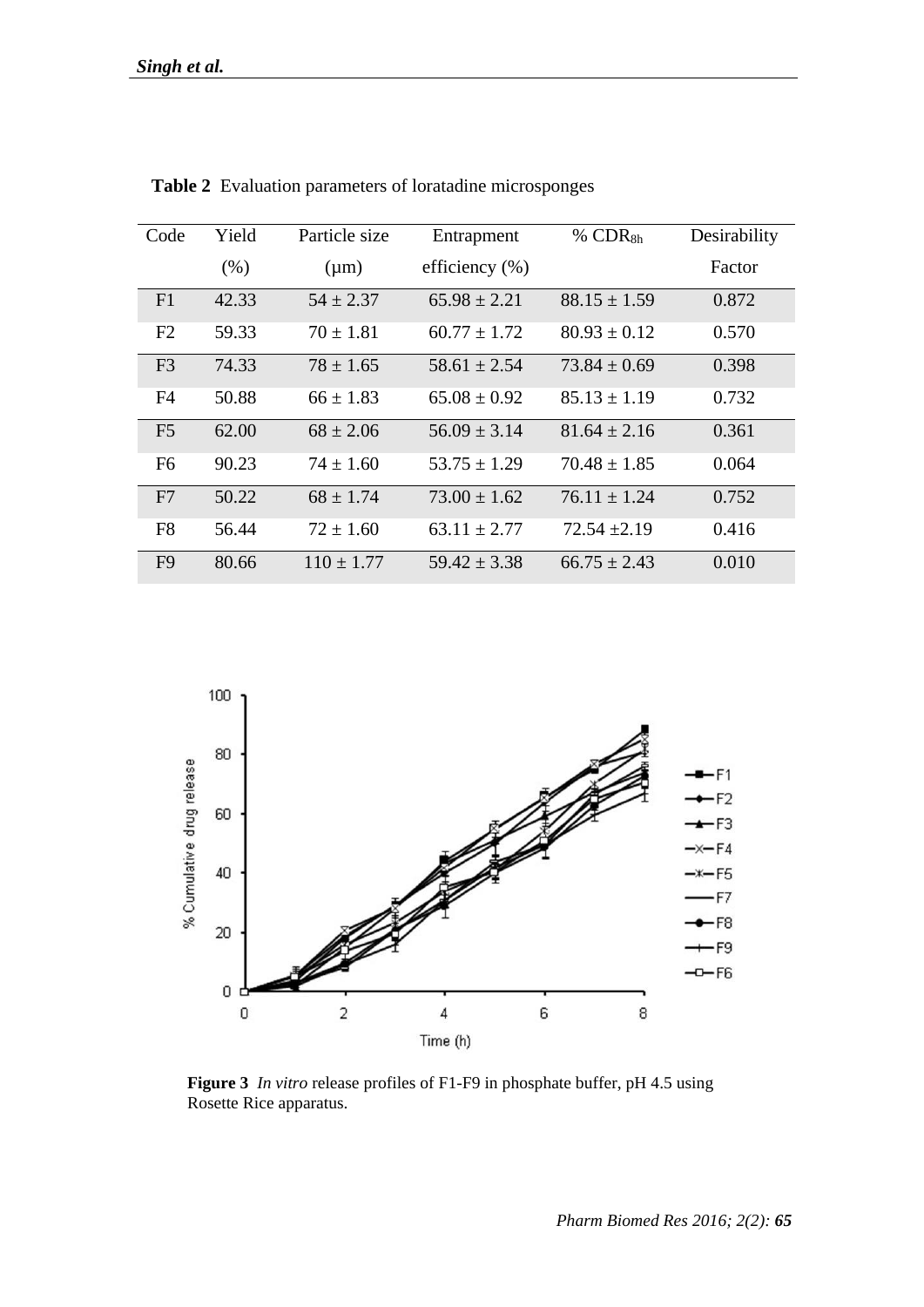*Statistical analysis and selection of optimized formulation*

The statistical analysis of  $3<sup>2</sup>$  full factorial design formulations was performed by Design expert software version 9.0.5.1 (Stat-Ease, Inc., Minneapolis, USA). Second order polynomial equations were generated and one way ANOVA was performed to identify the insignificant factors. The reduced polynomial equations of three dependent variables can be given as follows:

Particle size ( $\mu$ m) = 73.39 + 12.24 $X_1$  $(Ea.1)$ 

Entrapment efficiency  $%$  (%) = 56.54 - 5.38 $X_1$ + 1.70 $X_2$  - 1.55 $X_1X_2$  + 2.65 $X_1^2$  +5.17 $X_2^2$  $(Eq.2)$ 

 $CDR_{8h}$  (%) = 77.29 – 6.39X<sub>1</sub> –4.59X<sub>2</sub>  $(Eq.3)$ 

The experimental design was validated by preparing an extra design check point formulation F10. The polynomial equations (2-4) were utilized for calculating the predicted values of particle size, entrapment efficiency and CDR8h (Table 3). Low values of percentage error between predicted and experimental values affirmed the prognostic ability of the design. To visualize the effect of variables on the responses, response surface plots were generated (Fig. 4). Formulation F1 yielding the highest

desirability factor of 0.872 that exhibited least particle size of  $54 \pm 2.37$  µm, entrapment efficiency of  $65.98 \pm 2.21\%$ and CDR<sub>8h</sub> of 88.15  $\pm$  1.59% was selected. The results of dynamic laser scattering revealed bimodal distribution with a specific surface area of 437.35 cm 2 /mL.

### *Bioadhesive microsponges*

The bioadhesive microsponges (BF1) with an average particle size of  $84 \pm 2.29$ µm were fabricated. The entrapment efficiency of  $55.19 \pm 1.36\%$  for BF1that was lesser than F1 (65.98  $\pm$  2.21). The in vitro drug release from BF1 was 81.65  $\pm$ 3.37% is less than F1 which was 88.15  $\pm$ 1.59% in 8 h with a similarity factor (*f2*) of 83 and dissimilarity factor (*f1)* of 15.

### *Dynamic in vitro bioadhesion*

At the start of test, none of the microsponges (F1) showed movement when plate A was tilted at 30, 45 and 60 angles. However, at  $75^{\circ}$  and  $90^{\circ}$  tilt, one and three microsponges respectively, rolled down the plate. In case of BF1 formulation not a single microsponge slide or rolled down even at extreme angle of  $90^\circ$ .

| <b>Table 3</b> Comparison of predicted and experimental data of extra design |  |
|------------------------------------------------------------------------------|--|
| check point formulation                                                      |  |

| Code | <b>Response</b>         | <b>Predicted</b> | <b>Experimental</b> | Percentage   |
|------|-------------------------|------------------|---------------------|--------------|
|      |                         | value            | value               | <b>Error</b> |
| F10  | Particle size $(\mu m)$ | 79.51            | 86.00               | 8.16         |
|      | EE(%)                   | 56.26            | 58.79               | 4.49         |
|      | % $CDR_{8h}$            | 71.80            | 73.88               | 2.89         |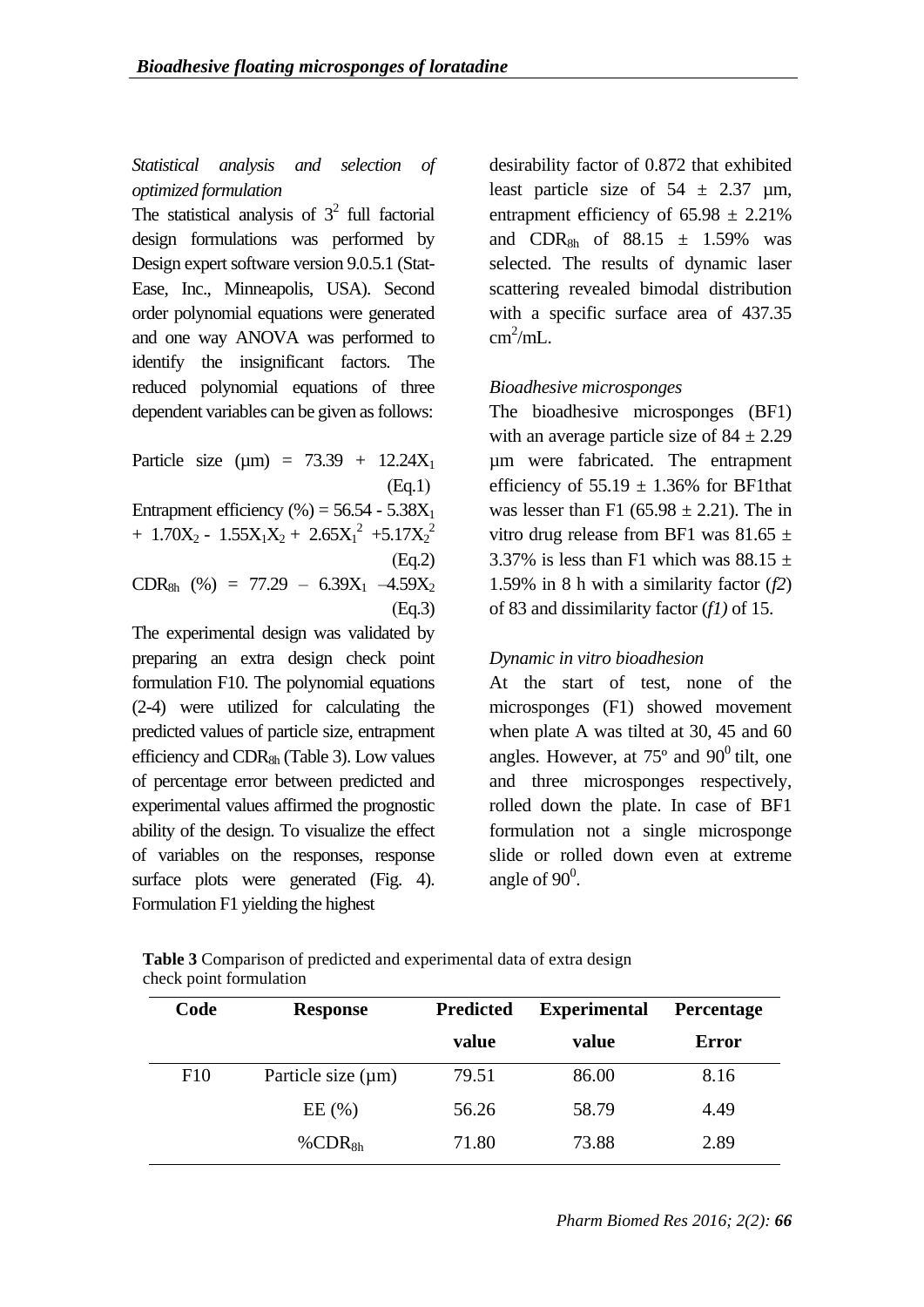#### *Ex-vivo permeation*

The cumulative drug permeation (CDP) from F1 and BF1 through gastric mucin was found to be 49.12% and 52.87% respectively in 8h and followed zero order kinetics with  $r^2$  value of 0.9809 of F1 and 0.9885 of BF1 (Fig. 5).

#### *Scanning Electron Microscopy*

Loratadine was clearly seen as needle shaped crystals (Fig. 6a) that was almost lost in microsponges.

The micrographs of F1 indicated spherical shaped microsponges (Fig. 6b). Image of a fractured microsponge (Fig. 6c) revealed porous polymeric matrix of the microsponges. At higher resolution, the micrograph of outer surface revealed numerous pores over it (Fig. 6d) with faint impressions of curved /distorted needle crystals of possibly loratadine. The SEM images of BF1 revealed formation of spheroidal microsponges (Fig. 6e).



**Figure 4** 3D surface plots for analysis of response parameters



**Figure 5** Ex- vivo permeation profiles of F1 and BF1 across gastric mucin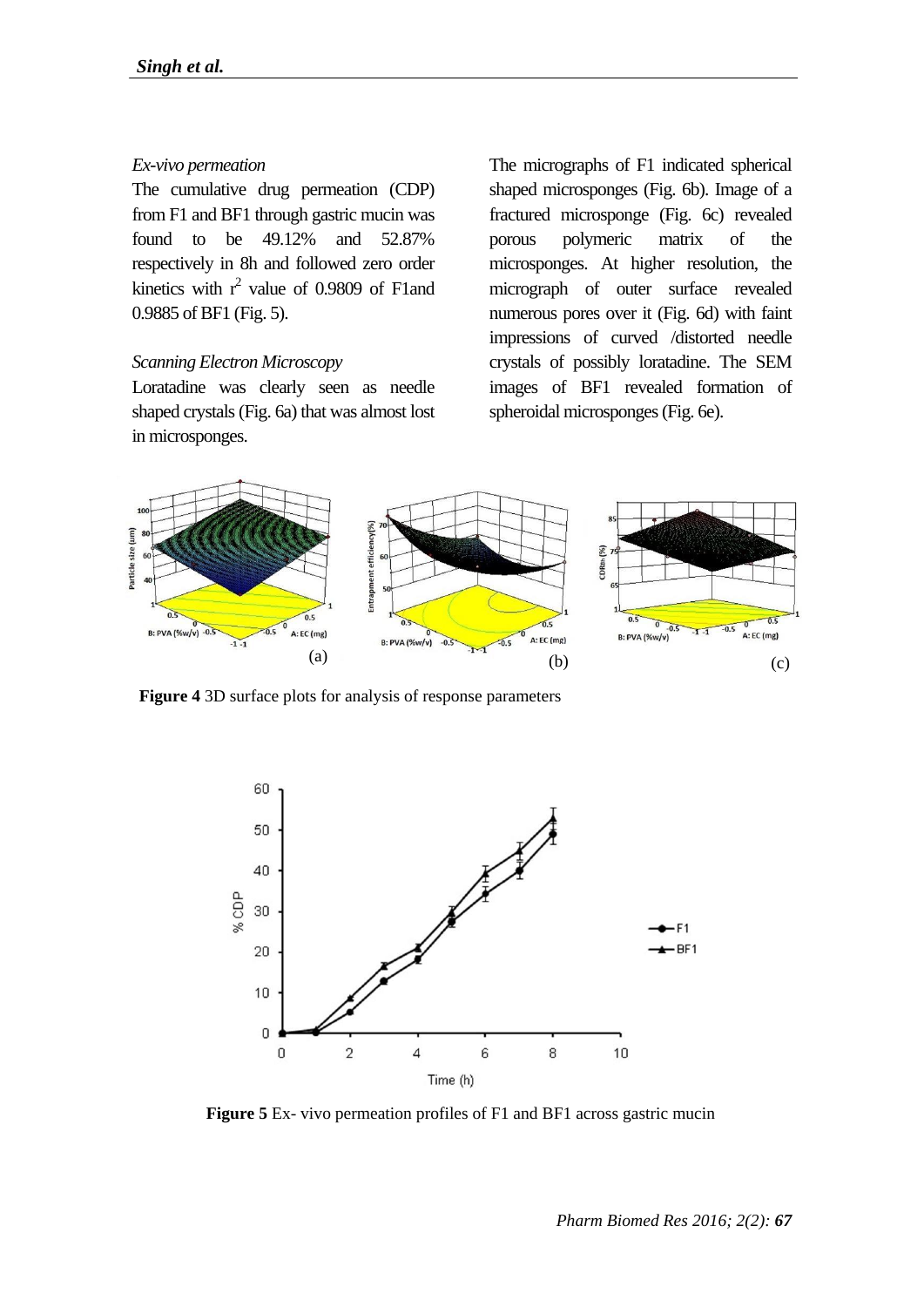

**Figure 6** Scanning electron micrographs (a) loratadine crystal (b) optimized microsponges (F1), (c) inner surface view of fractured microsponges, (d) porous surface view of F1 (e) bioadhesive microsponges (BF1), (f) surface view of BF1 microsponge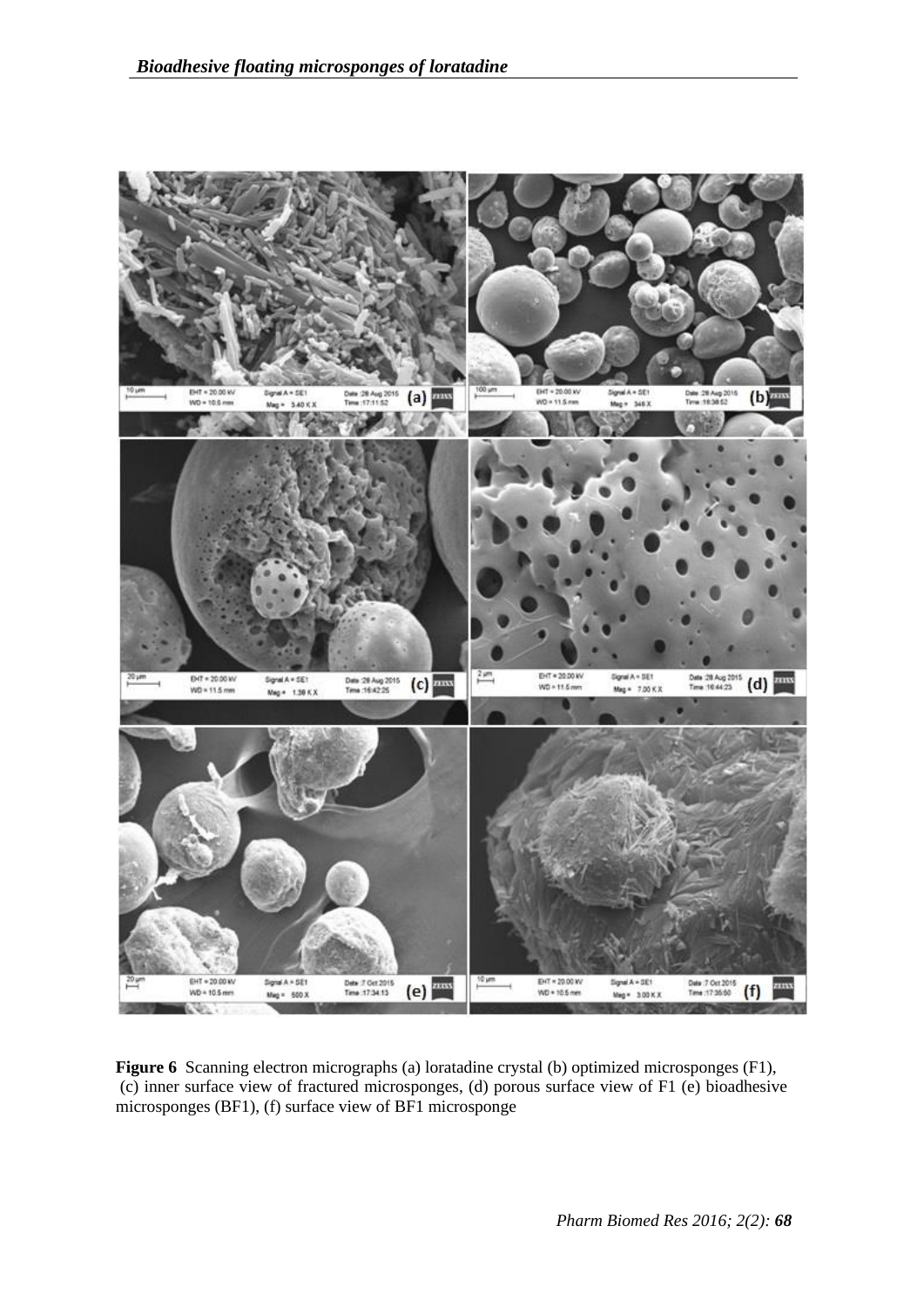The magnified view suggested fluidic Ac deposits on the microsponge surface with numerous needle shaped crystals (probably of loratadine) embedded in it (Fig. 6f).

### *Interaction Status*

The FTIR spectrum (Fig. 7) of loratadine showed major peaks found at  $1695.5 \text{ cm}^{-1}$ (C=O stretch), C=C, C=N stretch (aromatic) at 1559.51 cm<sup>-1</sup>, N=O stretch at 1437.03 cm<sup>-1</sup>, C-N stretch at  $1385.91 \text{cm}^{-1}$ , C-O stretch at 1228.71 cm<sup>-1</sup> and C-Cl stretch at  $997.24$  cm<sup>-1</sup>. These values were corelatable with the values reported in literature  $(6)$ .

### **Discussion**

*In vitro* adsorption study was performed to select the optimum stirring time for the preparation of microsponges so as to achieve maximum drug entrapment. The adsorption of loratadine on EC can be explained as the phenomenon wherein oxygen atom of ester group present in loratadine interacts with hydrogen atom of hydroxyl group present in EC due to the formation of intermolecular hydrogen bonding (12). The morphology of cellulose has a profound effect on its reactivity, the hydroxyl groups located in the amorphous regions are highly accessible and react readily (13). Thus in vitro adsorption study helped in selection of a stirring time of 4h.

The equilibrium solubility study was performed to observe the impact of excipients on the solubility of loratadine. The increase in solubility of loratadine by 14.24 fold using Ac may be explained by increased wettability of loratadine particles and micellar solubilisation of the drug. Indeed, Ac being a surfactant causes a decrease in

the interfacial tension between the drug and the dissolving medium (14). Thus Ac could enhance drug loading in the microsponges. The microsponges were fabricated with EC which is biologically inert, non-irritating, non-mutagenic, non-allergenic, non-toxic and non-biodegradable polymer (15). The modified emulsion solvent diffusion method was used for the preparation of microsponges because of its simplicity and reproducibility, Moreover, it has the advantage of avoiding solvent toxicity (16). Principally, the microsponge formation by emulsion solvent diffusion method involves rapid diffusion of dichloromethane (good solvent for the polymer and drug) into the aqueous medium that reduces the solubility of the polymer in the droplets, since the polymer was insoluble in water. The instant mixing of dichloromethane and water at the interface of the droplets induces precipitation of the polymer, thus forming a shell enclosing the dichloromethane and the dissolved drug. The finely dispersed droplets of the polymer solution of the drug are then solidified in the aqueous phase via diffusion of the solvent (17). Based on the said principle, nine formulations of loratadine microsponges were fabricated using  $3^2$ factorial design. As the concentration of polyvinyl alcohol was increased from 5 to 7.5% w/v, the yield increased. The reason attributable was that the abridged dichloromethane diffusion rate from concentrated solutions to aqueous phase at higher EC concentrations provided additional time for formation of droplet, thereby improving yield (18). However, further increase in the amount of PVA from 7.5 to 10% w/v resulted in decreased yield. It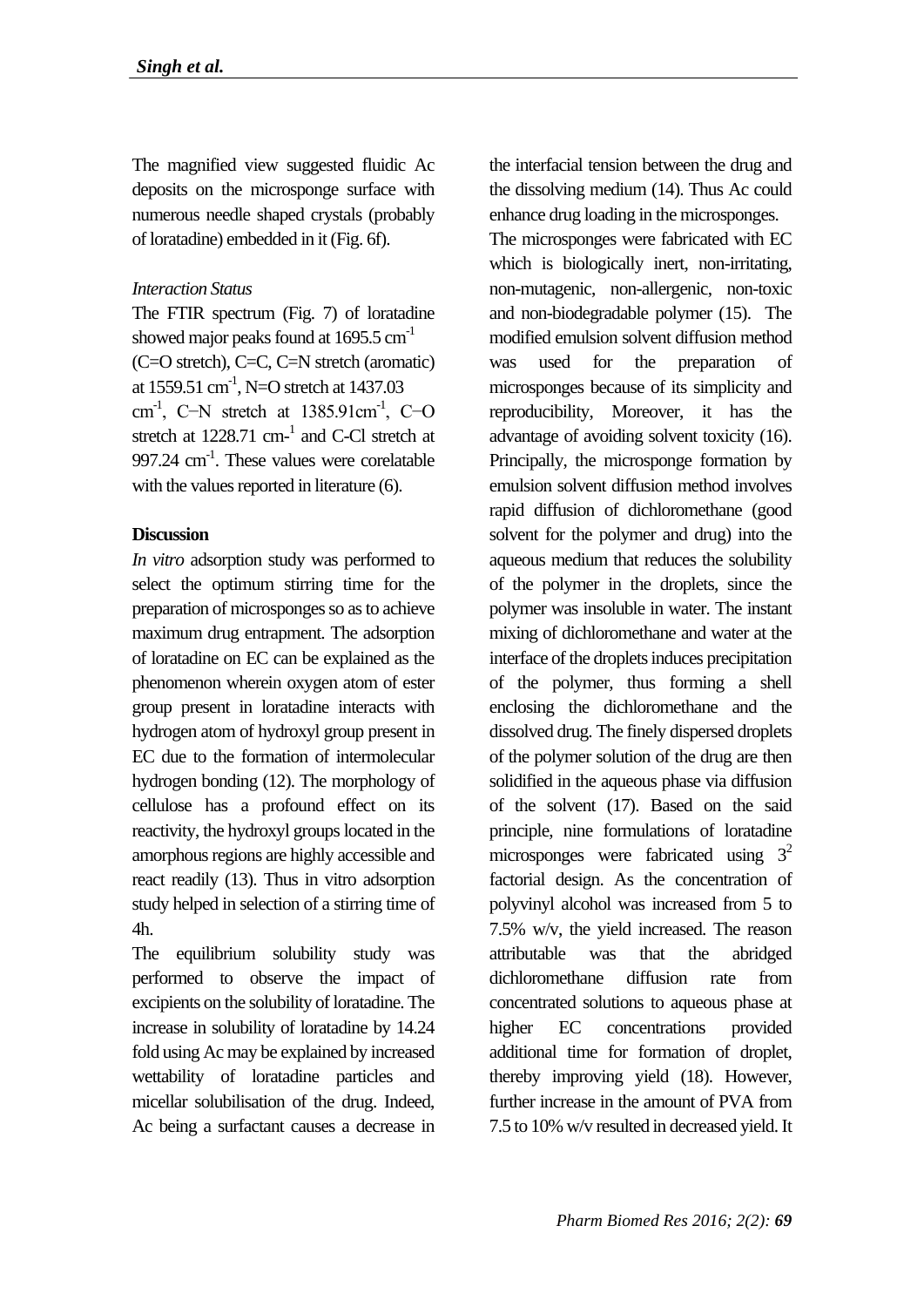

**Figure 7** FTIR spectra of (a) loratadine, (b) EC, (c) Ac, (d) loratadine +Ac, (e) loratadine +EC, (f) loratadine +Ac+EC, (g) optimized formulation  $(F1)$ , (h) bioadhesive formulation (BF1)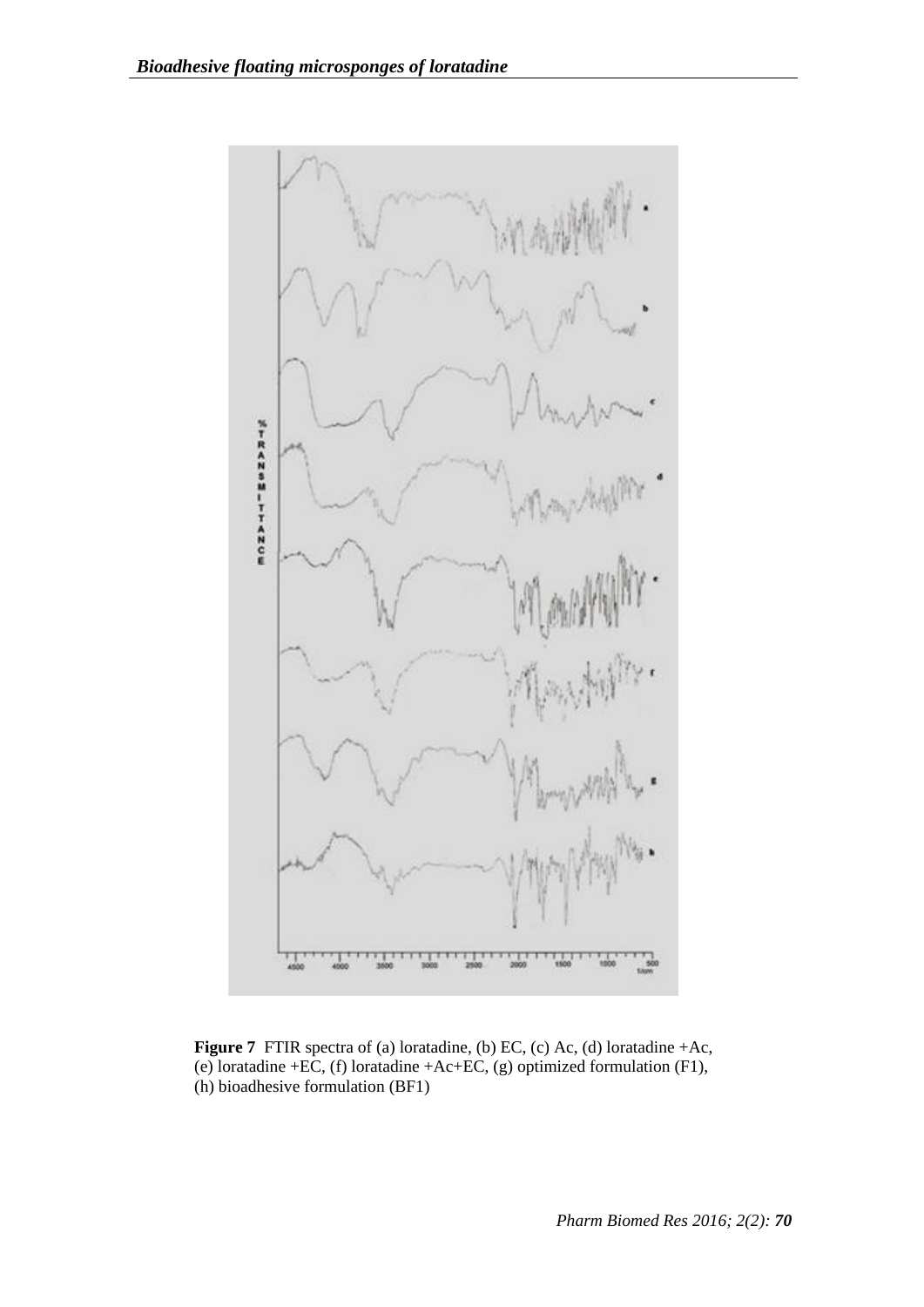was due to fact that the emulsifier (non-ionic in nature) possibly presented some hydrophobic regions that dissolved some of the loratadine and EC. The molecules might have associated away from the oil-water interface at higher concentrations resulting in alternative hydrophobic region which dissolved some portion of loratadine resulting in a reduction in yield of microsponges (19). The reason could be attributed to decreased evaporation rate of solvent from the concentrated solution into the external phase (20). The effect of varying the levels of EC and PVA on the response parameters was assessed.

The effect of varying the levels of PVA on particle size could be clearly seen. An increase in PVA concentration to 10% w/v increased the viscosity of the o/w emulsion, resulting in an increased difficulty to break up the emulsion into smaller droplets (21). This resulted in larger emulsion droplet formation and finally in larger microsponge size. Furthermore, shearing efficiency during stirring also diminishes at higher viscosities, thus resulting in the formation of larger droplets and hence bigger particles (22). For a given level of PVA, the particle size was increased on increasing the concentration of EC. This might be due to the fact that EC was available in greater amount thereby increasing the wall thickness, which consequently led to larger microsponges. This is likely due to the increase in the viscosity of the medium at higher EC concentrations resulting in an enhanced interfacial tension. At a fixed low stirring shear force, small emulsion droplets are difficult to form (23).

The level of PVA did not affect the entrapment efficiency considerably. At the highest concentration of PVA (10 %w/v), slight enhancement in entrapment was facilitated. On the other hand, for a given level of PVA, increasing the concentration of ethyl cellulose the entrapment efficiency decreased. As explained by Chella et al. (24), an increase the concentration of ethyl cellulose levels leads to formation of larger polymer/solvent droplets. The larger particles take much time for hardening, allowing sufficient time for drug diffusion out of the particles, which tends to decrease the entrapment efficiency. The volume of organic solvent (DCM) used, may also impact the entrapment efficiency. Less volume (5 mL) of organic solvent used (in comparison to report by Nokhodchi et al. (25) that states use of 20 mL) is expected to decrease rate of evaporation and hence lower solvent front kinetic energy. This decreases the rate of diffusion of the solvent from the inner to the outer phase so increasing the chance for entrapping the drug inside the EC (26).

For a given level of PVA, the CDR (%) was observed to decline with respect to rise in EC amount from 100 mg to 400 mg. The reason attributable is, as the amount of EC increased; an increase in the EC solution viscosity produced microsponges with reduced porosity due to the thickening of the ethyl cellulose wall. The thick polymeric barrier slows the entry of surrounding dissolution medium in to the microsponges and hence less quantity of drug leaches out from the polymer matrices of the microsponges exhibiting extended release (18). It is understood that higher EC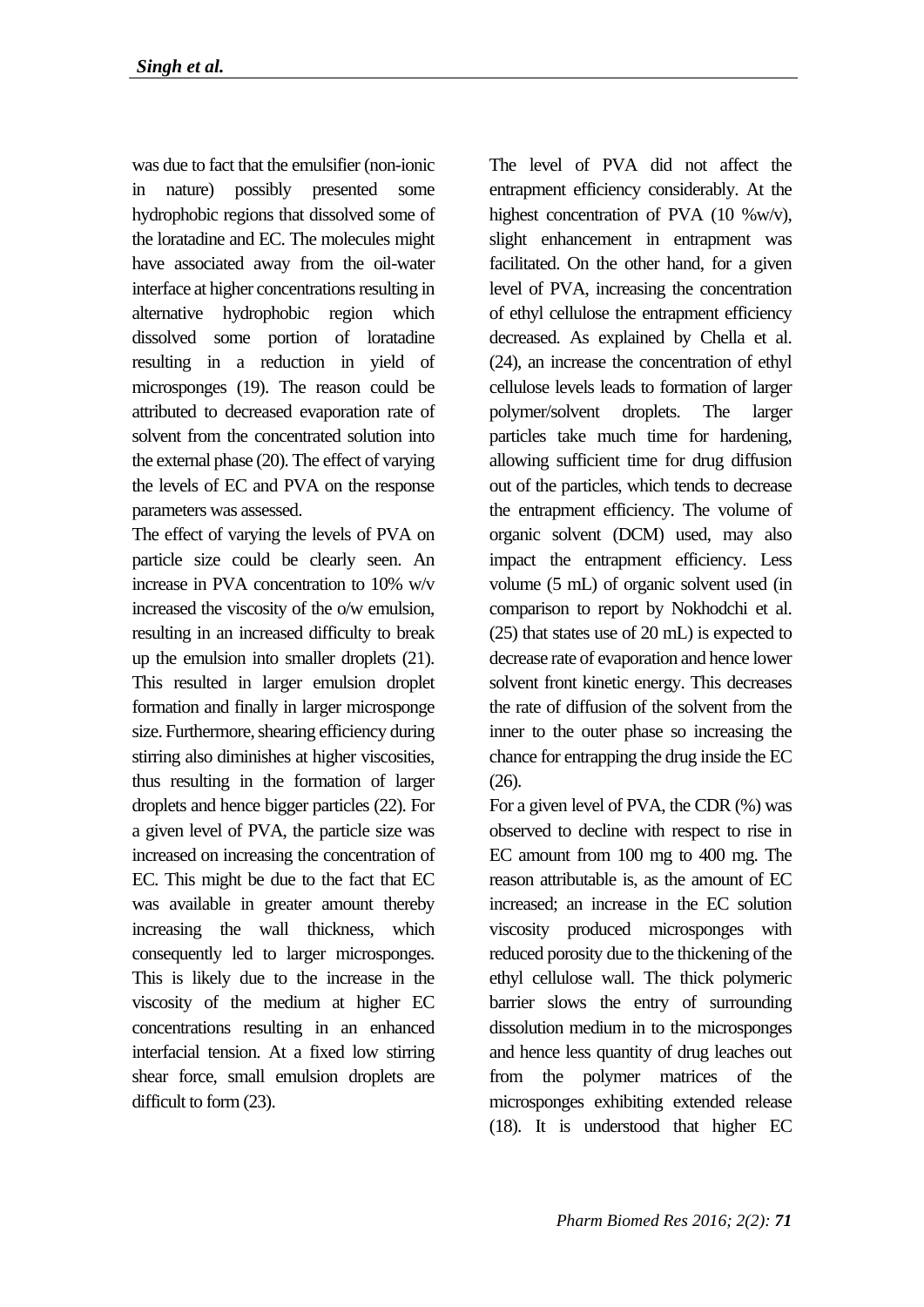concentration results in a longer diffusional path length, so the drug release was extended. The release kinetics best fitted a zero-order kinetic model ((highest  $r^2$  values) except for F3 that best fitted Hixson Crowell model. No concrete explanation could be found and was concluded as a stray result. Zero order drug release from microsponges has been reported by other researchers also for prednisolone microsponges (27), miconazole nitrate microsponges (28), aceclofenac microsponges (29) and meloxicam microsponges (30).

An optimization technique using desirability criteria was employed to select the optimized formulation. Optimization by experimental design leads to the evolution of a statistically valid model to understand the relationship between independent and dependent variables. For the selection of optimized formulation, Design Expert software was utilized. Thus, optimized formulation F1 was selected on the basis of minimum particle size, high entrapment efficiency, maximum *in vitro* cumulative drug release in 8 h and with good desirability factor. The particle size distribution of F1 was bimodal with a specific surface area of 437.35 cm 2 /mL. The distribution was left skewed distribution and was platykurtic with a relatively more peaked distribution. Skewness and kurtosis are significant parameters to measure the degree of departure from normal frequency (31).

The optimized formulation was modified by adding bioadhesive raw material to prepare bioadhesive microsponges (BF1). Owing to the intrinsic bioadhesive property, acconon MC 8-2 EP/NF (Ac) was selected for preparing microsponges. The process variables of optimized formulation (F1), with slight modification were used for fabrication of microsponges using Ac MC 8- 2. The amount of EC was reduced to 80 mg instead of 100 mg because at latter concentration the microsponges got aggregated. The entrapment efficiency of BF1was lower than F1. Lower entrapment in case of BF1 can be attributed to fewer adsorption sites available to entrap drug as lower amount of EC was used in fabrication of BF1. Similarly, the *in vitro* drug release from BF1 was less than F1 with a similarity factor (*f2*) of 83. A similarity factor of 83 suggests similar release profiles of F1 and BF1 despite the fact that the drug entrapment efficiency of BF1 was lower than F1. With modulation of formulation and process variables the entrapment efficiency could be improved and a higher/ complete release of drug could be achieved.

The dynamic *in vitro* bioadhesion study was performed to assess the *ex vivo* bioadhesivity. BF1 showed higher ex vivo bioadhesivity than F1. Stronger bioadhesivity of BF1 is accountable to Ac that contains free macrogols. The macrogols are adhesive in nature and have been reported as bioadhesive polymer (32). The improved bioadhesivity can also be attributed to low amount of EC used in BF1 that offered less hindrance to bioadhesion. However, insignificant difference in ex vivo permeation was found between them.

Morphology and surface topography of prepared microsponges were visualized by SEM analysis. F1 was spherical shaped microsponges with porous polymeric matrix and the outer surface revealed numerous pores over it. On the other hand BF1 was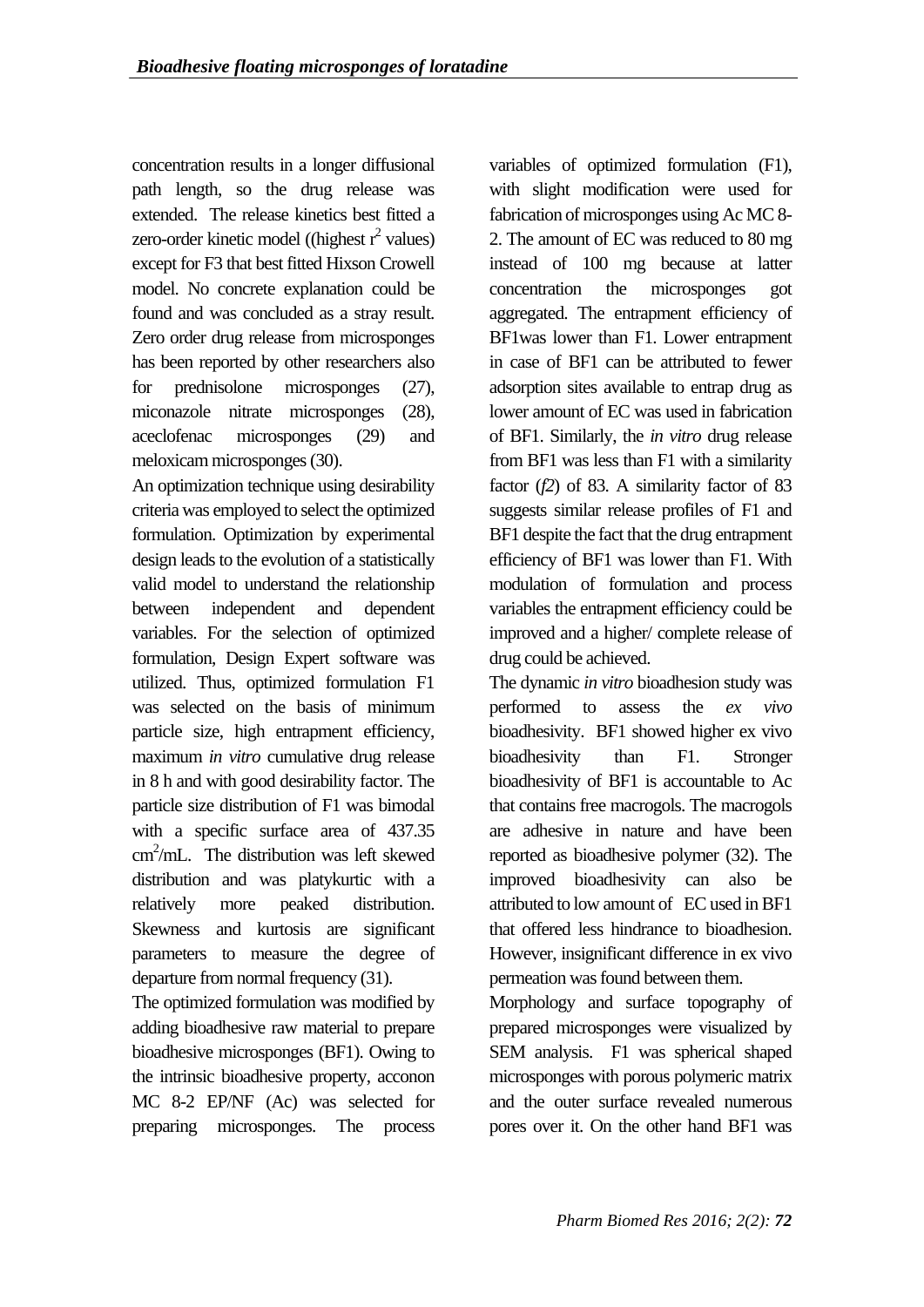constituted of spheroidal microsponges with fluidic Ac deposits on the microsponge surface with numerous needle shaped crystals (probably of loratadine) embedded in it. The concentration of these crystals on the surface may be explained on the basis of solublizing action of Ac that favored partitioning of the drug in Ac. Later on evaporation of the coating solvent led to needle shaped deposits of loratadine on the surface. These deposits are expected to enhance drug release.

The FTIR spectra of loratadine in its physical mixture with excipients retained the major peaks and no shift of peak (s) or disappearance / modification of the principle peaks indicated any interaction between the drug and excipients used for fabrication of microsponges.

#### **References**

- 1. Goodman and Gillman, The Pharmacological basis of Therapeutics. McGraw Hill, New York, 1996,  $11^{th}$  edition, 638.
- 2. Singh N, Kumar M, Pathak K. Optimization of diltiazem hydrochloride loaded mucoadhesive floating microspheres as calcium carbonate as floatation aid. Ind J Pharm Ed Res 2014;48:60-74.
- 3. Begum MY, Avanthi J, Shwetha A, Madhuri T, Sudhakar M, Naveen D. Formulation and evaluation of sustained release floating tablets of loratadine. Int J Pharm Sci Res 2014;5:4375-85.
- 4. Kumar AD, Rani JM, Sudhakarbabu AMS, Rao VP. Formulation, optimization and evaluation of loratadine gastro retentive tablets. Int J Biol Pharm Res 2013;4:1190-95.
- 5. Vachhani SR, Patel JJ, Patel D, Prajapati ST, Patel CN. Formulation and *in-vitro* evaluation of floating capsules of loratadine. J Chem Pharm Res 2010;2:57-64.
- 6. Nayak KP, Upadhyay P, Deshpande J, Valera JDAR, Chauhan NP. Gastroretentive drug delivery systems and recent approaches: a review. J Pharm Res Opin 2012;2:1-8.

#### **Conclusion**

Bioadhesive floating microsponges of loratadine were successfully developed. Assessment of Acconon MC 8-2 EP/NF as a bioadhesive polymeric surfactant for preparation of microsponges emerged as a successful approach. The study clearly demonstrates a synergic drug delivery system that could increase drug retention time in the gastric chamber.

### **Conflict of Interest**

The authors declared no potential conflict of interest with respect to the authorship, and/or publication of this study.

- 7. Misra SK, Pathak K. Formulation and evaluation of oil entrapped gastroretentive floating gel beads of loratadine. Acta Pharm 2008;58:187-97.
- 8. Arya P, Pathak K. Assessing the viability of microsponges as gastro retentive drug delivery system of curcumin: Optimization and pharmacokinetics. Int J Pharm 2014;460:1-12.
- 9. Zhao S, Lv Y, Zhang JB, Wang B, Lv GJ, Ma XB. Gastroretentive drug delivery systems for the treatment of *Helicobacter pylori*. World J Gastroenterol 2014;20:9321-9.
- 10. Nokhodchi A, Jelvehgari M, Siahi MR, Mozafari MR. Factors affecting the morphology of benzoyl peroxide microsponges. J Microencapsulation 2007;38:834-40.
- 11. Rajput P, Singh D, Pathak K. Bifunctional capsular dosage form: Novel fanicular cylindrical gastroretentive system of clarithromycin and immediate release granules of ranitidine HCl for simultaneous delivery. Int J Pharm 2014;461:310- 21.
- 12. Lommerse JPM, Price SL, Taylor R. Hydrogen bonding of carbonyl, ether, and ester oxygen